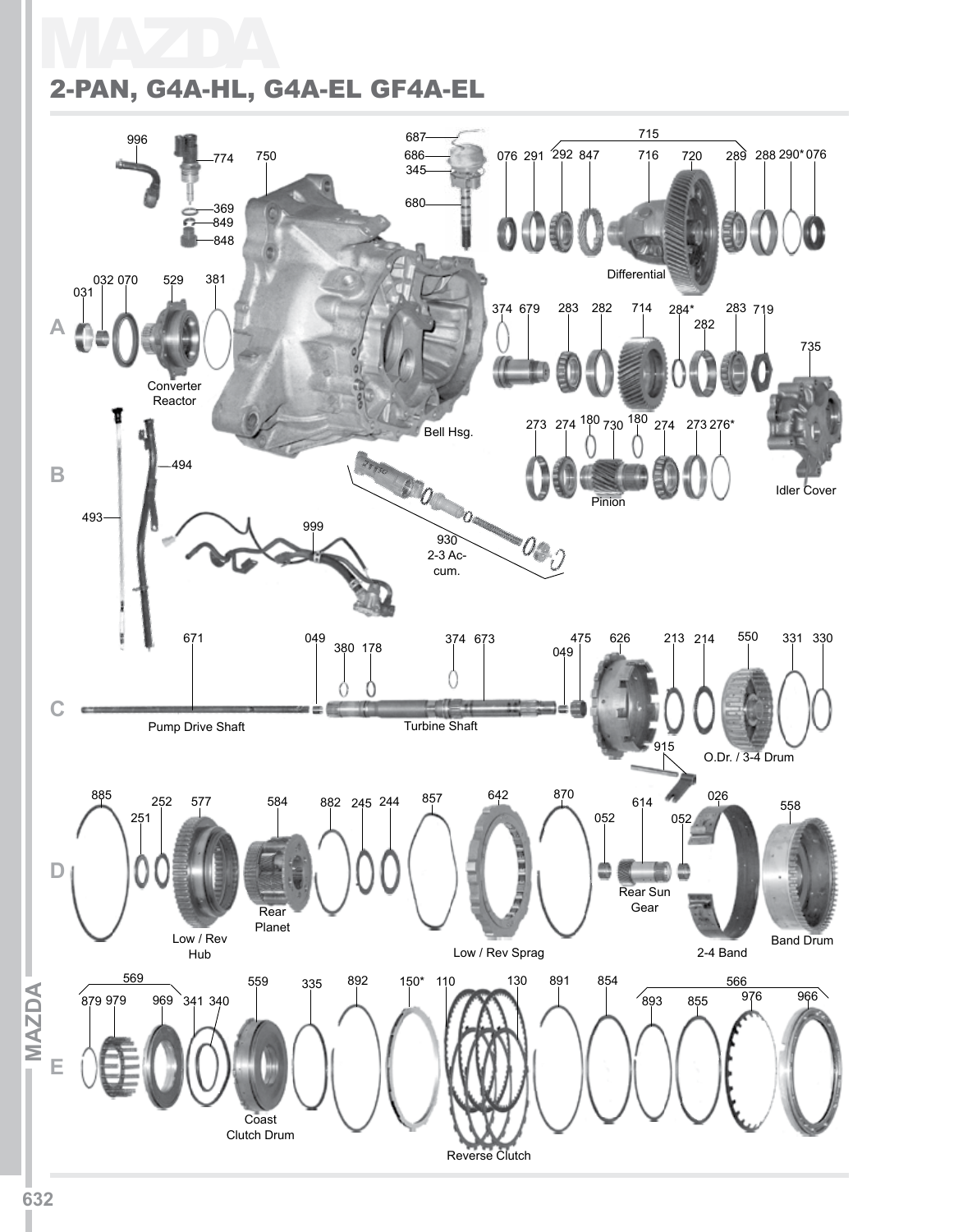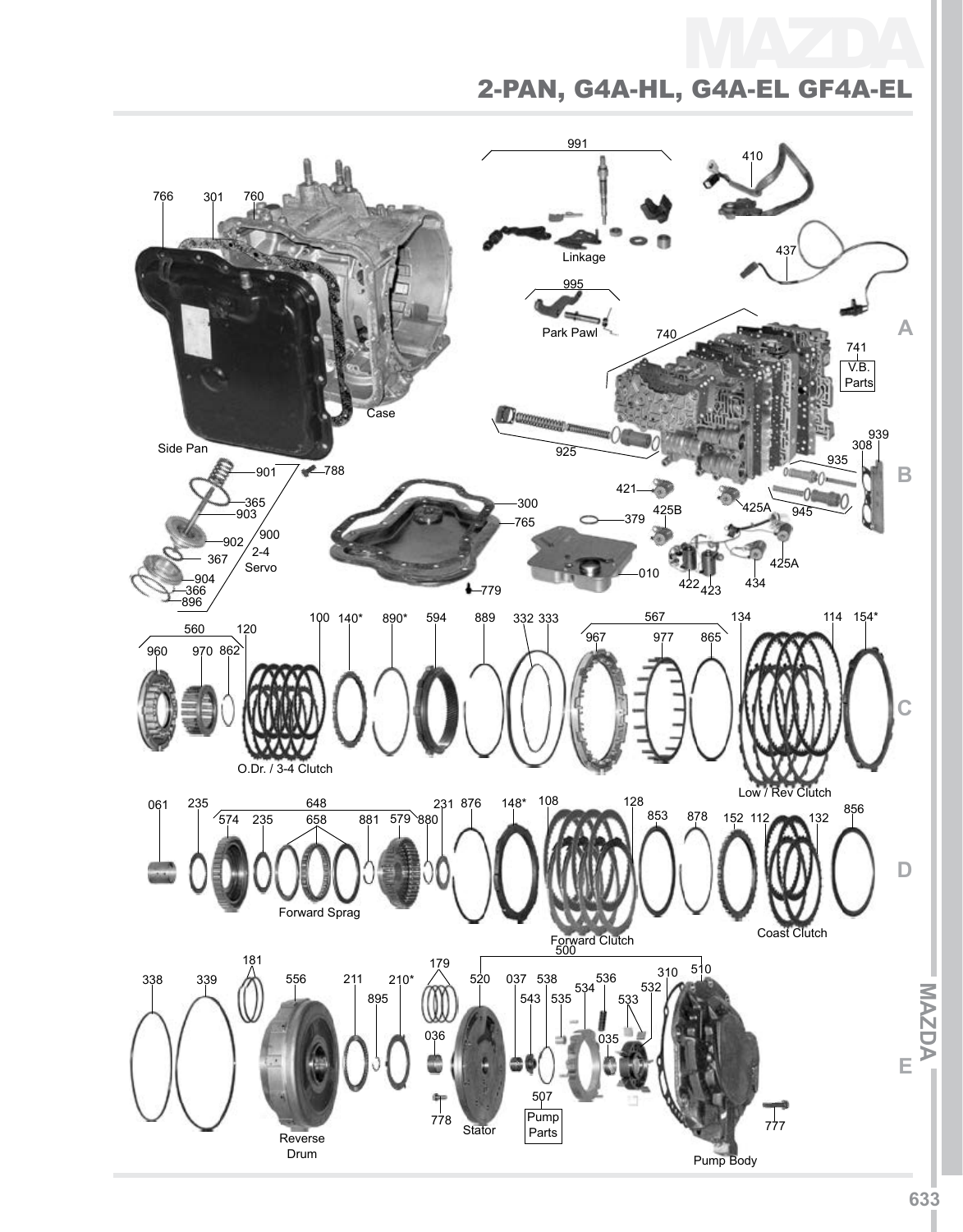| Part#<br><b>ILL#</b>                         |                              | QTY | REF# |
|----------------------------------------------|------------------------------|-----|------|
|                                              | <b>OVERHAUL KITS</b>         |     |      |
| the control of the control of the control of |                              |     |      |
|                                              | <b>MASTER L/STEEL KITS</b>   |     |      |
|                                              |                              |     |      |
|                                              | <b>MASTER W/STEELS KITS</b>  |     |      |
|                                              |                              |     |      |
|                                              | <b>FILTERS</b>               |     |      |
|                                              | <b>MISCELLANEOUS FILTERS</b> |     |      |
|                                              |                              |     |      |
|                                              |                              |     |      |
|                                              | <b>BANDS</b>                 |     |      |
|                                              |                              |     |      |
|                                              | <b>BUSHINGS</b>              |     |      |
|                                              |                              |     |      |
|                                              | <b>METAL CLAD SEALS</b>      |     |      |
|                                              |                              |     |      |
|                                              | <b>FRICTIONS</b>             |     |      |
|                                              |                              |     |      |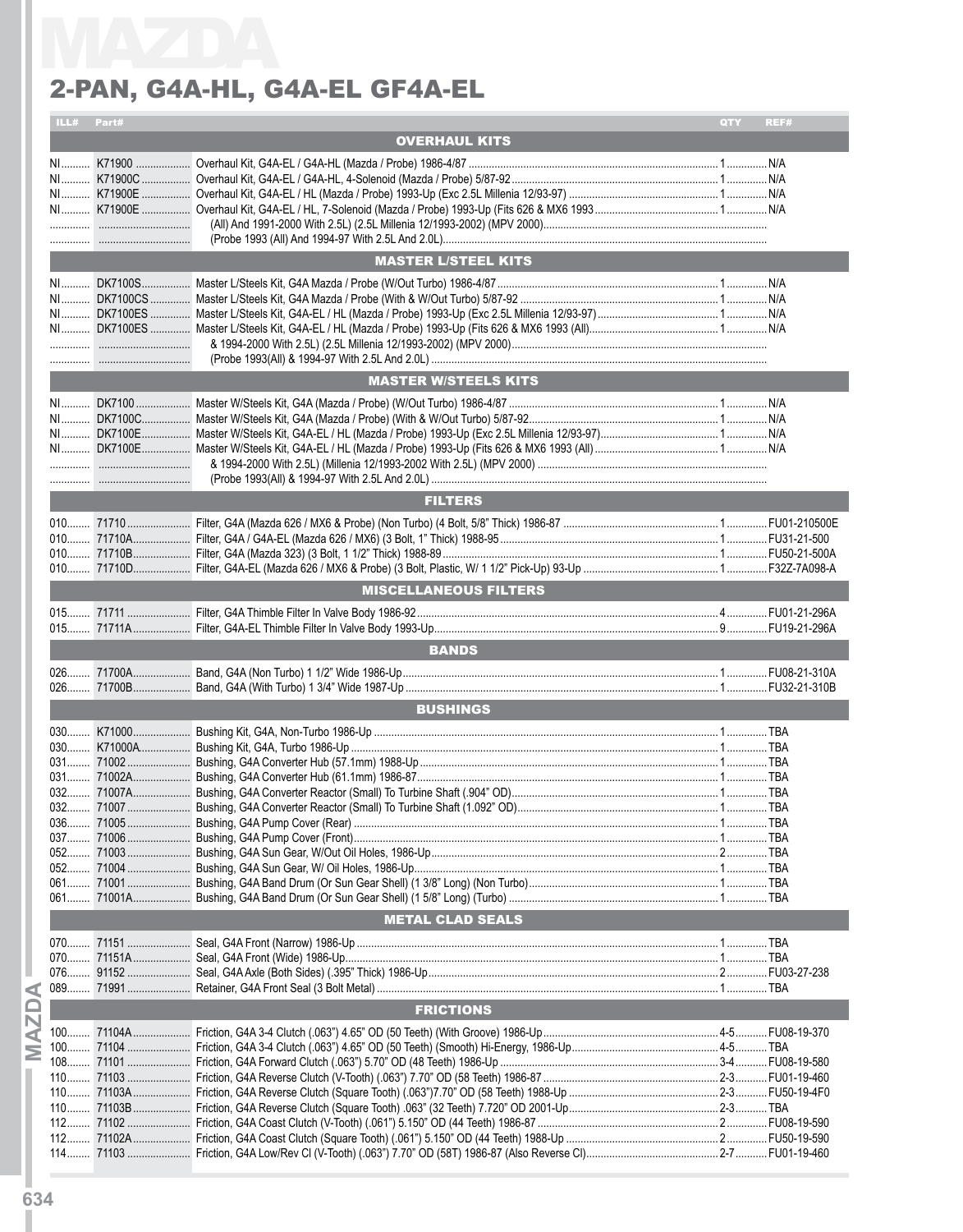| ILL# Part# |          |                               | QTY | REF#  |
|------------|----------|-------------------------------|-----|-------|
|            |          |                               |     |       |
|            |          |                               |     |       |
|            |          |                               |     |       |
|            |          |                               |     |       |
|            |          |                               |     |       |
|            |          | <b>STEELS</b>                 |     |       |
|            |          |                               |     |       |
|            |          |                               |     |       |
|            |          |                               |     |       |
|            |          |                               |     |       |
|            |          |                               |     |       |
|            |          |                               |     |       |
|            |          |                               |     |       |
|            |          |                               |     |       |
|            |          |                               |     |       |
|            |          |                               |     |       |
|            |          | <b>PRESSURE PLATES</b>        |     |       |
|            |          |                               |     |       |
|            |          |                               |     |       |
|            |          |                               |     |       |
|            |          |                               |     |       |
|            |          |                               |     |       |
|            |          |                               |     |       |
|            |          |                               |     |       |
|            |          |                               |     |       |
|            |          |                               |     |       |
|            |          |                               |     |       |
|            |          |                               |     |       |
|            |          |                               |     |       |
|            |          |                               |     |       |
|            |          |                               |     |       |
|            |          |                               |     |       |
|            |          |                               |     |       |
|            |          |                               |     |       |
|            |          |                               |     |       |
|            |          |                               |     |       |
|            |          |                               |     |       |
|            |          | <b>VALVE BODY KITS</b>        |     |       |
|            |          |                               |     |       |
|            |          |                               |     |       |
|            |          |                               |     |       |
|            |          | <b>SEALING RINGS</b>          |     |       |
|            |          |                               |     |       |
|            |          |                               |     |       |
| 175        | K71901AT |                               |     | . TBA |
|            |          |                               |     |       |
|            |          |                               |     |       |
|            |          |                               |     |       |
|            |          |                               |     |       |
|            |          |                               |     |       |
|            |          |                               |     |       |
|            |          |                               |     |       |
|            |          |                               |     |       |
|            |          |                               |     |       |
|            |          |                               |     |       |
|            |          |                               |     |       |
|            |          | <b>WASHERS &amp; BEARINGS</b> |     |       |
|            |          |                               |     |       |
|            |          |                               |     |       |
|            |          |                               |     |       |
|            |          |                               |     |       |
|            |          |                               |     |       |
|            |          |                               |     |       |
|            |          |                               |     |       |
|            |          |                               |     |       |
|            |          |                               |     |       |
|            |          |                               |     |       |
|            |          |                               |     |       |

**IMaz**

**d aI**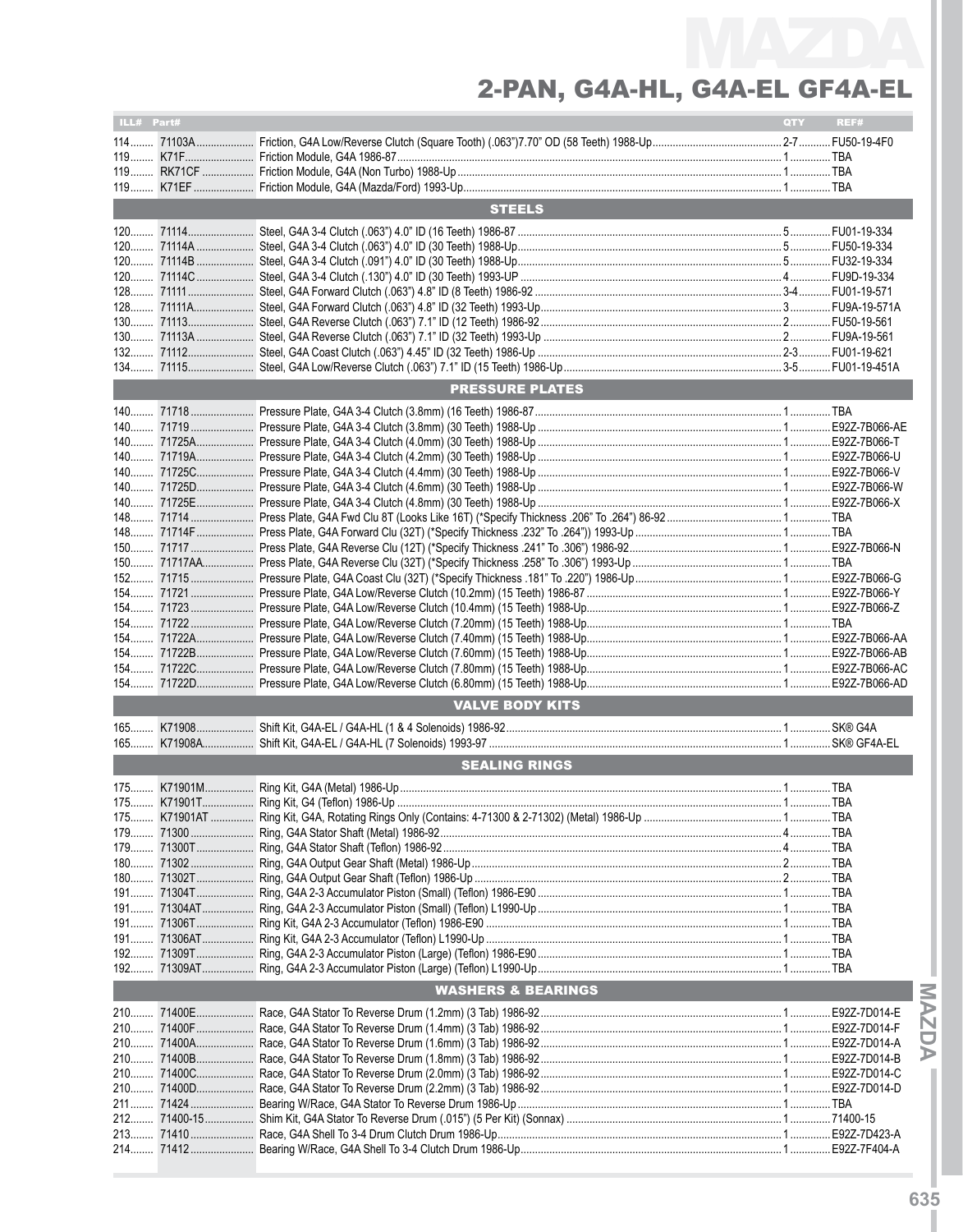# 2-PAN, G4A-HL, G4A-EL GF4A-EL

| ILL# Part# |                                        | QTY REF# |  |
|------------|----------------------------------------|----------|--|
|            |                                        |          |  |
|            |                                        |          |  |
|            |                                        |          |  |
|            |                                        |          |  |
|            |                                        |          |  |
|            |                                        |          |  |
|            |                                        |          |  |
|            |                                        |          |  |
|            |                                        |          |  |
|            |                                        |          |  |
|            |                                        |          |  |
|            | <b>GASKETS &amp; RUBBER COMPONENTS</b> |          |  |
|            |                                        |          |  |
|            |                                        |          |  |
|            |                                        |          |  |
|            |                                        |          |  |
|            |                                        |          |  |
|            |                                        |          |  |
|            |                                        |          |  |
|            |                                        |          |  |
|            |                                        |          |  |
|            |                                        |          |  |
|            |                                        |          |  |
|            | <b>TECHNICAL MANUALS</b>               |          |  |
|            |                                        |          |  |
|            |                                        |          |  |
|            |                                        |          |  |
|            | <b>ELECTRICAL COMPONENTS</b>           |          |  |
|            |                                        |          |  |
|            |                                        |          |  |
|            |                                        |          |  |
|            |                                        |          |  |
|            |                                        |          |  |
|            |                                        |          |  |
|            |                                        |          |  |
|            |                                        |          |  |
|            |                                        |          |  |
|            |                                        |          |  |
|            |                                        |          |  |
|            |                                        |          |  |
|            |                                        |          |  |
|            |                                        |          |  |
|            |                                        |          |  |
|            |                                        |          |  |
|            |                                        |          |  |
|            |                                        |          |  |
|            |                                        |          |  |
|            |                                        |          |  |
|            |                                        |          |  |
|            | <b>MISCELLANEOUS COMPONENTS</b>        |          |  |
|            |                                        |          |  |
|            | <b>PUMPS &amp; PUMP COMPONENTS</b>     |          |  |
|            |                                        |          |  |
|            |                                        |          |  |
|            |                                        |          |  |
| Σ          |                                        |          |  |
|            |                                        |          |  |
|            |                                        |          |  |
|            |                                        |          |  |
|            |                                        |          |  |
|            |                                        |          |  |
|            |                                        |          |  |
|            |                                        |          |  |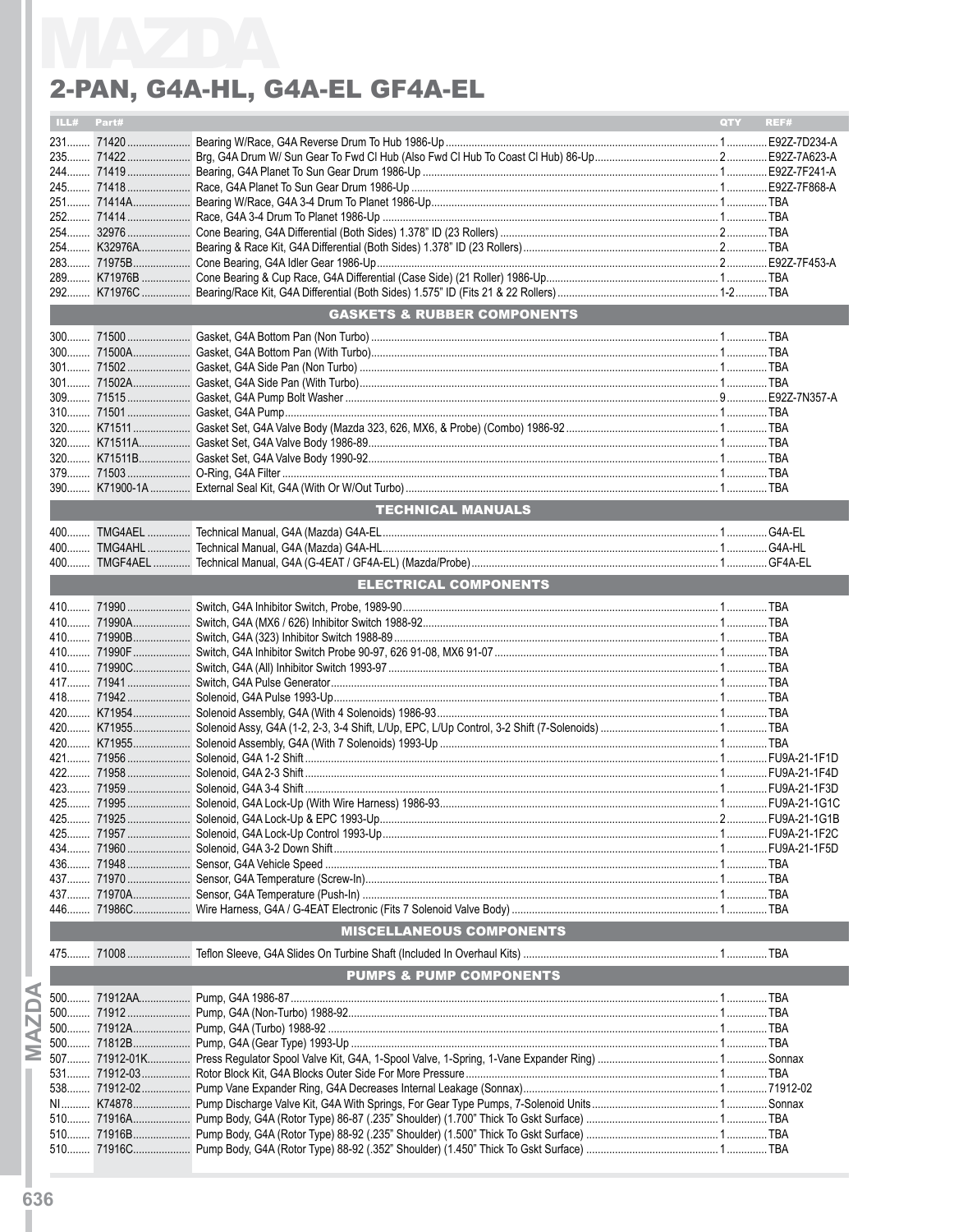| ILL# Part# |            |                                         | QTY | REF# |
|------------|------------|-----------------------------------------|-----|------|
|            |            |                                         |     |      |
|            |            |                                         |     |      |
|            |            |                                         |     |      |
|            |            |                                         |     |      |
|            |            |                                         |     |      |
|            |            |                                         |     |      |
|            |            |                                         |     |      |
|            |            |                                         |     |      |
|            |            |                                         |     |      |
|            |            |                                         |     |      |
|            |            |                                         |     |      |
|            |            |                                         |     |      |
|            |            |                                         |     |      |
|            |            | <b>DRUMS &amp; CLUTCH HUBS</b>          |     |      |
|            |            |                                         |     |      |
|            |            |                                         |     |      |
|            |            |                                         |     |      |
|            |            |                                         |     |      |
|            |            |                                         |     |      |
|            |            |                                         |     |      |
|            |            |                                         |     |      |
|            |            |                                         |     |      |
|            |            |                                         |     |      |
|            |            |                                         |     |      |
|            |            |                                         |     |      |
|            |            |                                         |     |      |
|            |            |                                         |     |      |
|            |            |                                         |     |      |
|            |            |                                         |     |      |
|            |            |                                         |     |      |
|            |            |                                         |     |      |
|            |            |                                         |     |      |
|            |            |                                         |     |      |
|            | 558 71834B |                                         |     |      |
|            |            |                                         |     |      |
|            |            |                                         |     |      |
|            |            |                                         |     |      |
|            |            |                                         |     |      |
|            |            |                                         |     |      |
|            |            |                                         |     |      |
|            |            |                                         |     |      |
|            |            |                                         |     |      |
|            |            |                                         |     |      |
|            |            |                                         |     |      |
|            |            |                                         |     |      |
|            |            |                                         |     |      |
|            |            |                                         |     |      |
|            | 577  71832 |                                         |     |      |
|            |            |                                         |     |      |
|            |            |                                         |     |      |
|            |            |                                         |     |      |
|            |            |                                         |     |      |
|            |            | PLANETS, RING GEARS, SUN GEARS & SHELLS |     |      |
|            |            |                                         |     |      |
|            |            |                                         |     |      |
|            |            |                                         |     |      |
|            |            |                                         |     |      |
|            | 614 71836  |                                         |     |      |
|            |            |                                         |     |      |
|            |            |                                         |     |      |
|            |            |                                         |     |      |
|            |            |                                         |     |      |
|            |            |                                         |     |      |
|            |            |                                         |     |      |
|            |            |                                         |     |      |
|            |            |                                         |     |      |
|            |            |                                         |     |      |
|            |            |                                         |     |      |

**IMaz**

**d aI**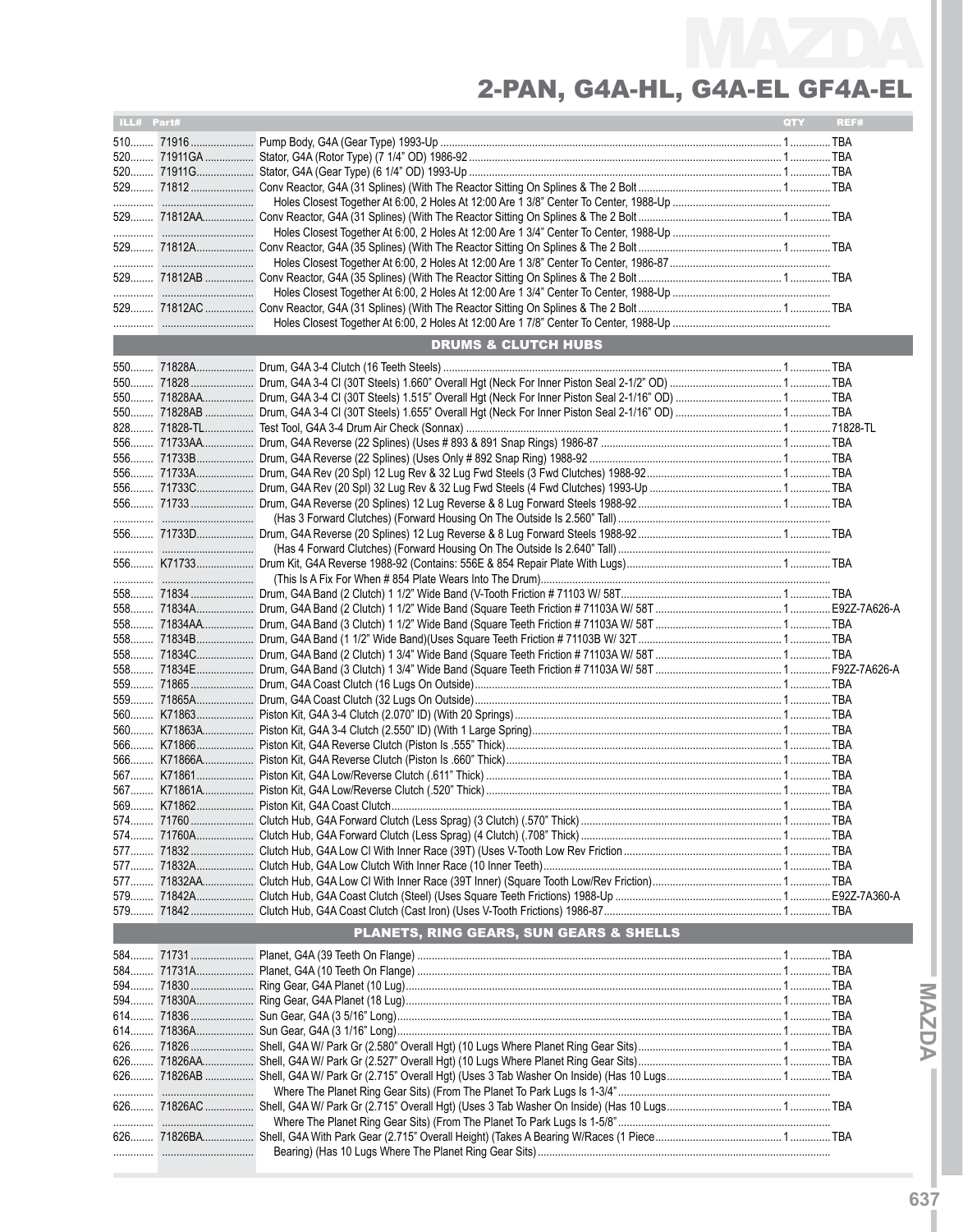| Part#<br>ILL# |                                       | QTY | REF# |
|---------------|---------------------------------------|-----|------|
|               |                                       |     |      |
|               | <b>SPRAGS &amp; ONE WAY CLUTCHES</b>  |     |      |
|               |                                       |     |      |
|               |                                       |     |      |
|               |                                       |     |      |
|               |                                       |     |      |
|               |                                       |     |      |
|               |                                       |     |      |
|               |                                       |     |      |
|               | <b>SHAFTS &amp; GOVERNORS</b>         |     |      |
|               |                                       |     |      |
|               |                                       |     |      |
|               |                                       |     |      |
|               |                                       |     |      |
|               |                                       |     |      |
|               |                                       |     |      |
|               |                                       |     |      |
|               |                                       |     |      |
|               |                                       |     |      |
|               |                                       |     |      |
|               |                                       |     |      |
|               |                                       |     |      |
|               |                                       |     |      |
|               | <b>DIFFERENTIALS &amp; COMPONENTS</b> |     |      |
|               |                                       |     |      |
|               |                                       |     |      |
|               |                                       |     |      |
|               |                                       |     |      |
|               |                                       |     |      |
|               |                                       |     |      |
|               |                                       |     |      |
|               |                                       |     |      |
|               |                                       |     |      |
|               |                                       |     |      |
|               |                                       |     |      |
|               |                                       |     |      |
|               |                                       |     |      |
|               |                                       |     |      |
|               |                                       |     |      |
|               |                                       |     |      |
|               |                                       |     |      |
|               |                                       |     |      |
|               |                                       |     |      |
|               |                                       |     |      |
|               |                                       |     |      |
|               |                                       |     |      |
|               |                                       |     |      |
|               |                                       |     |      |
|               |                                       |     |      |
|               |                                       |     |      |
|               |                                       |     |      |
|               |                                       |     |      |
|               |                                       |     |      |
|               | <b>VALVE BODIES (DACCO VB#)</b>       |     |      |
|               |                                       |     |      |
|               |                                       |     |      |
|               |                                       |     |      |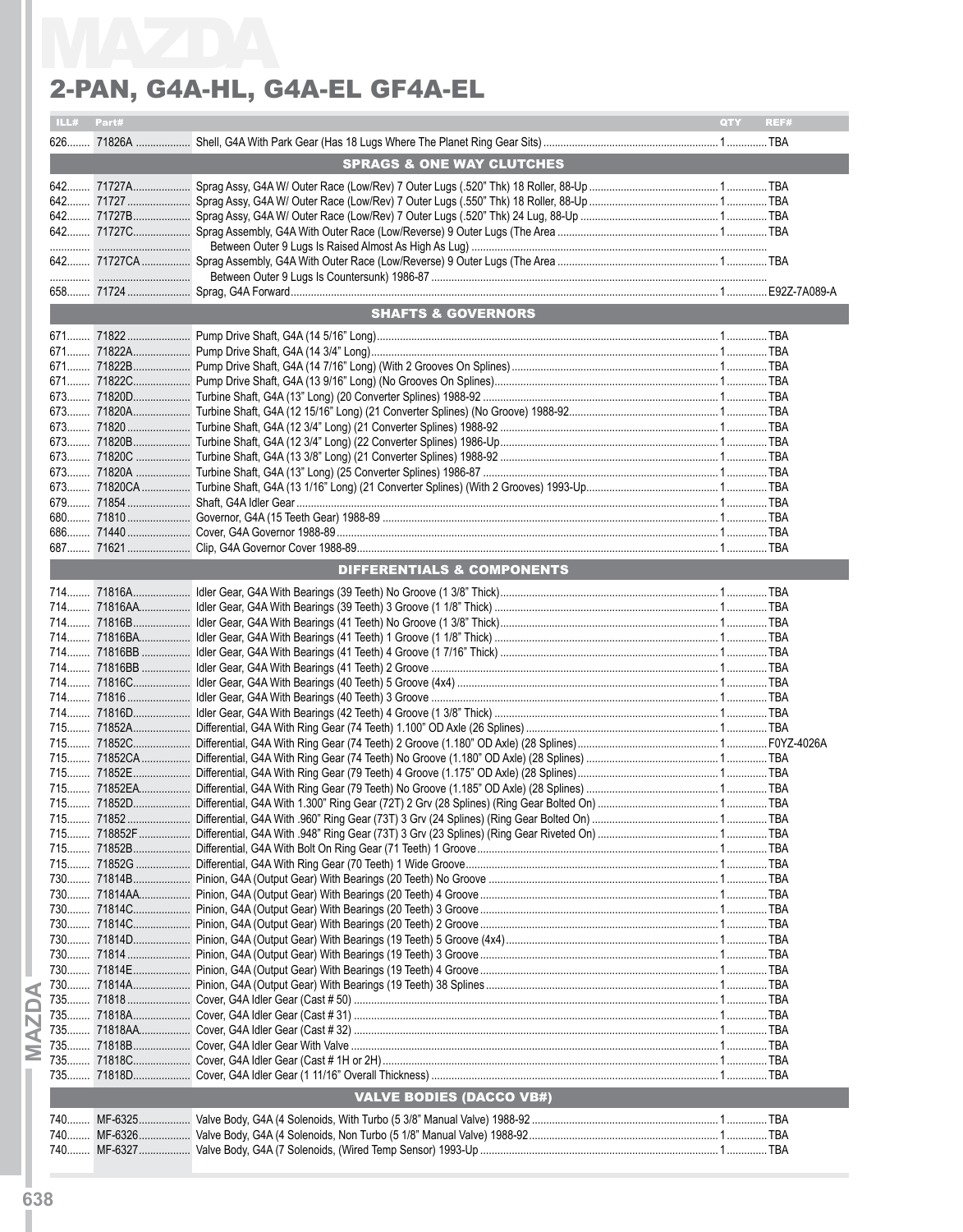| ILL# Part# |            |                                   | QTY | REF# |
|------------|------------|-----------------------------------|-----|------|
|            |            |                                   |     |      |
|            |            |                                   |     |      |
|            |            |                                   |     |      |
|            |            | <b>VALVE BODIES</b>               |     |      |
|            |            |                                   |     |      |
|            |            |                                   |     |      |
|            |            |                                   |     |      |
|            |            |                                   |     |      |
|            |            |                                   |     |      |
|            |            |                                   |     |      |
|            |            |                                   |     |      |
|            |            |                                   |     |      |
|            |            |                                   |     |      |
|            |            |                                   |     |      |
|            |            |                                   |     |      |
|            |            | VALVE BODY COMPONENTS             |     |      |
|            |            |                                   |     |      |
|            |            |                                   |     |      |
|            |            |                                   |     |      |
|            |            | <b>HOUSINGS, CASES &amp; PANS</b> |     |      |
|            |            |                                   |     |      |
|            |            |                                   |     |      |
|            |            |                                   |     |      |
|            |            |                                   |     |      |
|            |            |                                   |     |      |
|            |            |                                   |     |      |
|            |            |                                   |     |      |
|            |            |                                   |     |      |
|            |            |                                   |     |      |
|            |            |                                   |     |      |
|            |            |                                   |     |      |
|            |            |                                   |     |      |
|            |            |                                   |     |      |
|            |            |                                   |     |      |
|            |            |                                   |     |      |
|            |            |                                   |     |      |
|            |            |                                   |     |      |
|            |            |                                   |     |      |
|            |            |                                   |     |      |
|            |            |                                   |     |      |
|            |            |                                   |     |      |
|            |            |                                   |     |      |
|            |            |                                   |     |      |
|            |            |                                   |     |      |
|            |            |                                   |     |      |
|            |            |                                   |     |      |
|            | 760 71848G |                                   |     |      |
|            |            |                                   |     |      |
|            |            |                                   |     |      |
|            |            |                                   |     |      |
|            |            |                                   |     |      |
|            |            |                                   |     |      |
|            |            |                                   |     |      |
|            |            |                                   |     |      |
|            |            |                                   |     |      |
|            |            |                                   |     |      |
|            |            |                                   |     |      |
|            |            |                                   |     |      |
|            |            |                                   |     |      |
|            |            | PISTONS, SPRINGS & MISCELLANEOUS  |     |      |
|            |            |                                   |     |      |
|            |            |                                   |     |      |
|            |            |                                   |     |      |
|            |            |                                   |     |      |
|            |            |                                   |     |      |
|            |            |                                   |     |      |
|            |            |                                   |     |      |
|            | 854 71622  |                                   |     |      |
|            |            |                                   |     |      |
|            |            |                                   |     |      |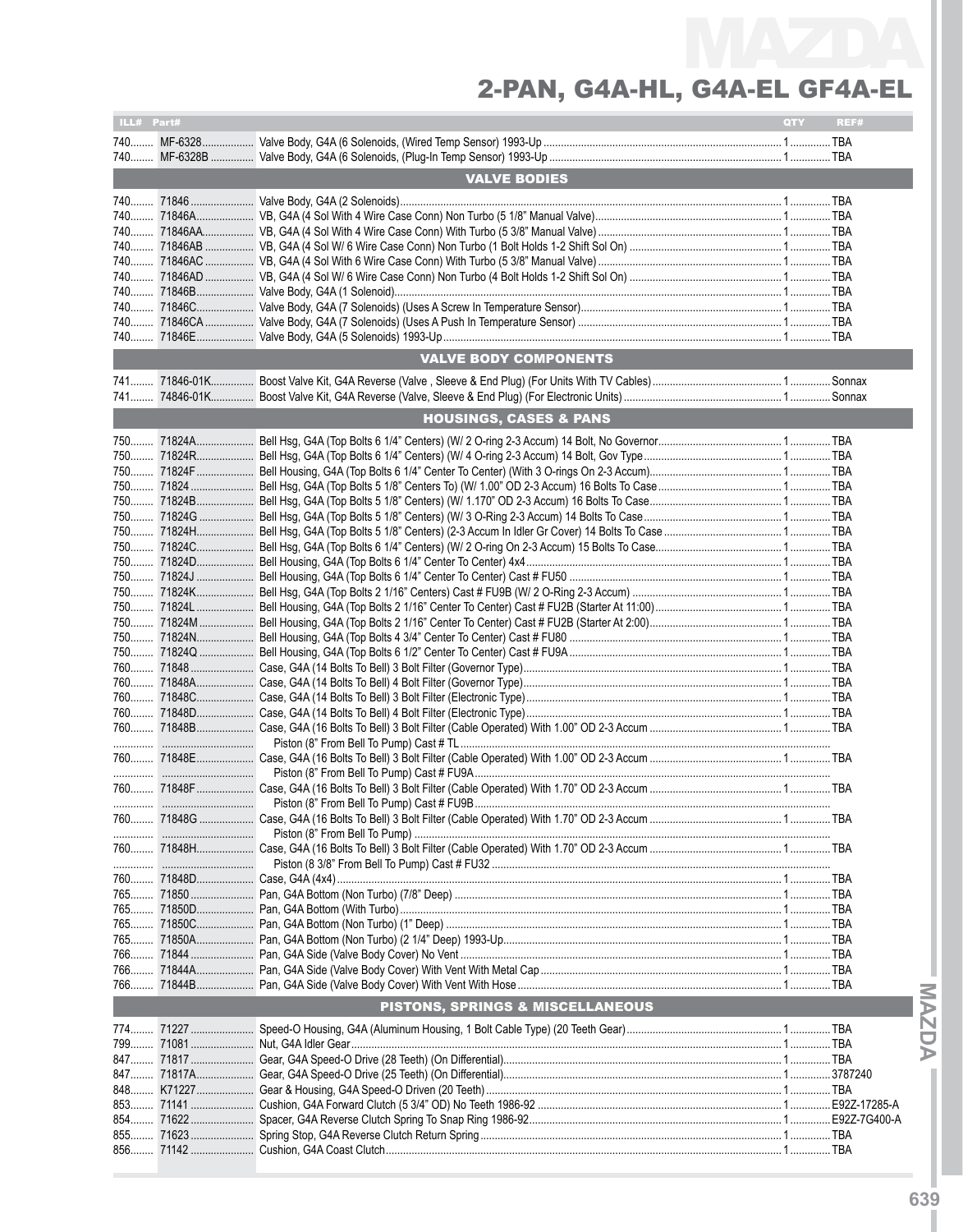#### 2-PAN, G4A-HL, G4A-EL GF4A-EL

| ILL# Part# |  | <b>QTY</b> | REF# |
|------------|--|------------|------|
|            |  |            |      |
|            |  |            |      |
|            |  |            |      |
|            |  |            |      |
|            |  |            |      |
|            |  |            |      |
|            |  |            |      |
|            |  |            |      |
|            |  |            |      |
|            |  |            |      |
|            |  |            |      |
|            |  |            |      |
|            |  |            |      |
|            |  |            |      |
|            |  |            |      |
|            |  |            |      |
|            |  |            |      |
|            |  |            |      |
|            |  |            |      |
|            |  |            |      |
|            |  |            |      |
|            |  |            |      |
|            |  |            |      |
|            |  |            |      |
|            |  |            |      |
|            |  |            |      |
|            |  |            |      |
|            |  |            |      |
|            |  |            |      |